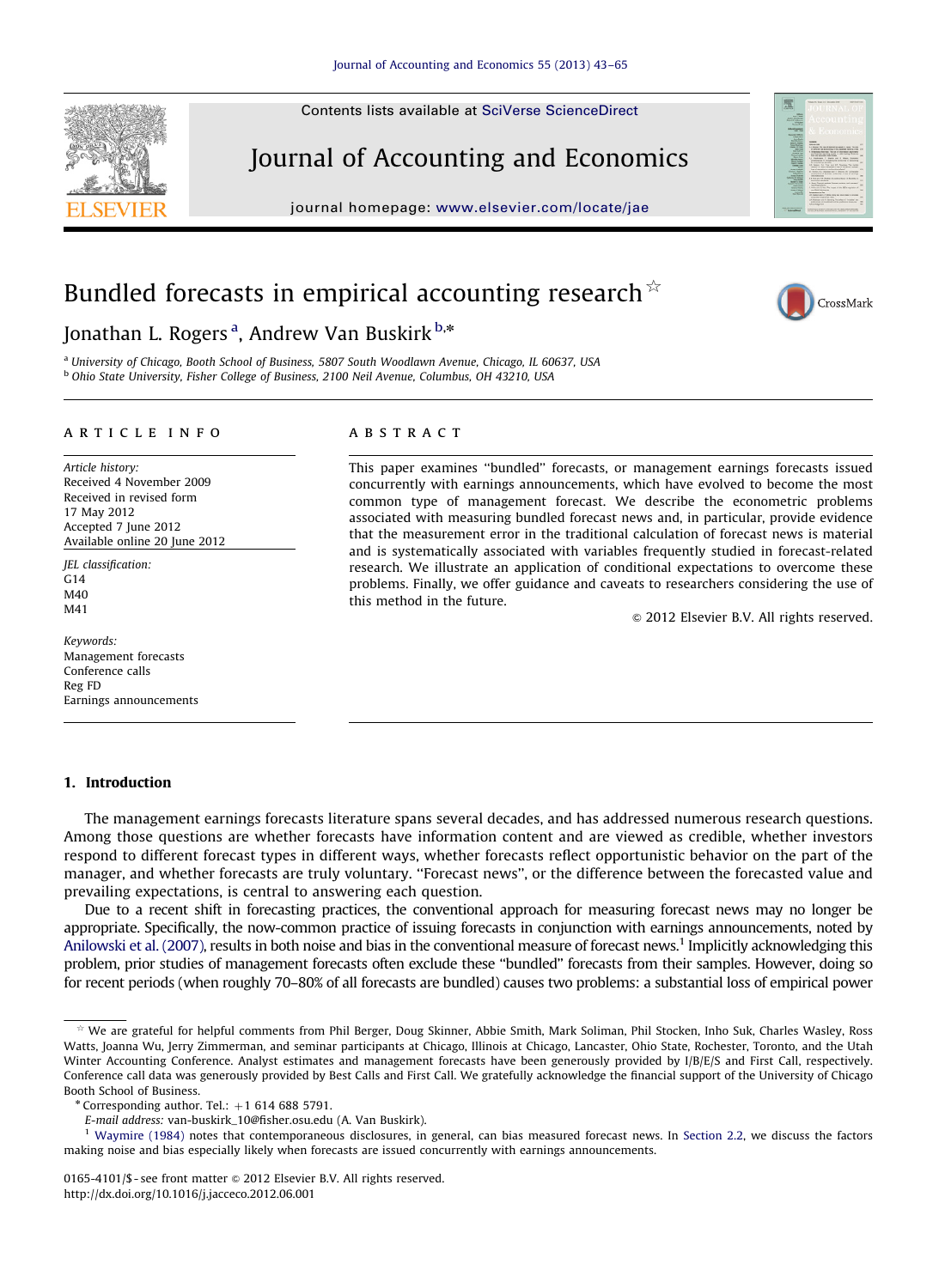and the risk of drawing erroneous conclusions from a non-representative sample. Considering the ongoing importance of management forecasts,<sup>2</sup> a new approach to measuring and evaluating forecast news is necessary.

This study examines bundled forecasts, with the goal of identifying and correcting the measurement error inherent in the traditional calculation of forecast news as applied to bundled forecasts. We provide a new method for calculating forecast news for bundled forecasts, validate this measure based on investor response, and show that failing to appropriately measure forecast news yields misleading inferences about forecast characteristics and the managerial incentives behind those disclosures.

As an illustration of misleading inferences, we estimate that the conventional measure of forecast news misclassifies approximately one-quarter of bundled forecasts, most of which are good news forecasts incorrectly identified as bad news. (A detailed discussion can be found in [Section 5](#page--1-0).) After we account for the measurement error, the bundled forecasts in our sample represent good news, on average, which is consistent with evidence of selective disclosure in other settings [\(Cheng](#page--1-0) [and Lo, 2006;](#page--1-0) [Kothari et al., 2009;](#page--1-0) [Sletten, 2009](#page--1-0)). Using the traditional method of calculating forecast news would have implied the opposite—that forecasts were more likely to reflect bad news. $3$ 

We then identify several specific contexts in which researchers have used forecast news as a measure of strategic disclosure, such as securities litigation, insider trading, and the meeting-or-beating expectations ''game.'' In each of these settings, the measurement error in traditional forecast news is significantly correlated with the variable of interest, which indicates that incorrectly measuring forecast news will likely bias empirical studies in these areas. Including the contemporaneous earnings surprise as an additional regressor (as prior studies have done in an effort to solve the problem) is not a fix; forecast news measurement error continues to be correlated with variables such as insider trading and litigation risk even after controlling for the earnings surprise. Nor can researchers avoid the problem by excluding bundled forecasts from their sample. We document that the characteristics of bundled forecasts differ significantly from those of non-bundled forecasts; inferences drawn from a sample of non-bundled forecasts do not appear to be generalizable to the (much larger) population of bundled forecasts.

In short, the traditional measure of forecast news introduces bias into a variety of commonly studied research settings, and this paper describes a method of correcting that bias. We recognize that our method of calculating conditional analyst expectations and forecast news is new and will likely be improved in the future. In addition, we note several caveats related to our proposed method. First, our measure of conditional forecast news is, itself, measured with error. We use the analyst response to non-forecasting firms' earnings announcements to infer how analysts would have responded to forecasting firms' earnings announcements in the absence of a forecast. If analyst response differs between forecasting and non-forecasting firms because of non-forecast reasons (e.g., differences in other earnings-related disclosures), the accuracy of the estimate will suffer.

Second, our ability to estimate analyst response is better for shorter-horizon forecasts of annual earnings, and is worse for quarterly earnings estimates and longer-horizon estimates. Consequently, conditional forecast news for quarterly and long-horizon forecasts will be measured with less precision than for annual and short-horizon forecasts.<sup>4</sup> Finally, our model uses only the current earnings surprise to update analyst expectations, which effectively treats forecasting firms as if they issue a single forecast with their earnings announcement. In practice, some firms issue multiple forecasts with their earnings announcements. Because of this, our model is more appropriate when firms issue a single forecast or when researchers are not interested in distinguishing forecast news among multiple forecasts issued on the same date.

We also emphasize that our method may not be appropriate or desirable in all forecast-related settings. The methodological issues discussed in this paper relate solely to forecast news (and the associated market response); forecast bundling does not cause measurement problems in forecast bias (relative to realized earnings) or forecast precision. Researchers may also consider different techniques to quantify forecast news for bundled forecasts. One alternative would be to follow a similar procedure to what we describe, but decompose the observed stock price response into the forecast and non-forecast components. The estimated forecast component of returns could then be used to infer the sign/magnitude of forecast news.<sup>5</sup>

Notwithstanding these caveats, we believe this study identifies a common measurement problem and provides a way for researchers to address that problem. At the very least, researchers can use conditional forecast news in concert with traditional forecast news to triangulate their results and ensure the results are not influenced by the measurement error we discuss.

This paper proceeds as follows: [Section 2](#page--1-0) discusses related research and motivates our analysis. Our sample is described in [Section 3.](#page--1-0) [Section 4](#page--1-0) describes the process by which we estimate and validate conditional forecast news, while [Section 5](#page--1-0) examines the conditional forecast news and the estimated measurement error in unconditional news. [Section 6](#page--1-0) discusses alternative methods for calculating conditional forecast news. [Section 7](#page--1-0) summarizes.

 $<sup>2</sup>$  [Beyer et al. \(2010\)](#page--1-0) document that, within a quarter, management forecasts provide the majority of accounting-based information to the stock</sup> market. [Berger \(2011\)](#page--1-0) discusses several limitations to the analysis provided in [Beyer et al. \(2010\)](#page--1-0).

[Altinkilic](#page--1-0) [and Hansen \(2009\)](#page--1-0) identify a similar problem for analyst recommendations—recommendations are frequently issued in response to company events. They show that using daily stock returns to measure the impact of recommendation revisions erroneously combines the effect of the recommendation with the effect of the corporate event. Using narrow return intervals, they document that analyst recommendation revisions are usually information-free, in contrast to prior research that was subject to the contamination of contemporaneous events.

This is not to say that the underlying measurement problem is less severe for these forecasts, but rather that our correction for the problem is less precise than for shorter-term horizons.

<sup>&</sup>lt;sup>5</sup> As we discuss in [Section 6.2,](#page--1-0) forecast news and the investor response to that news are two different constructs. Forecast news can be thought of as the signal sent by the manager, while the investor response is the perception of that signal, colored by investors' assessment of the manager's credibility. Depending on the particular research question, one construct may be more appropriate than the other.